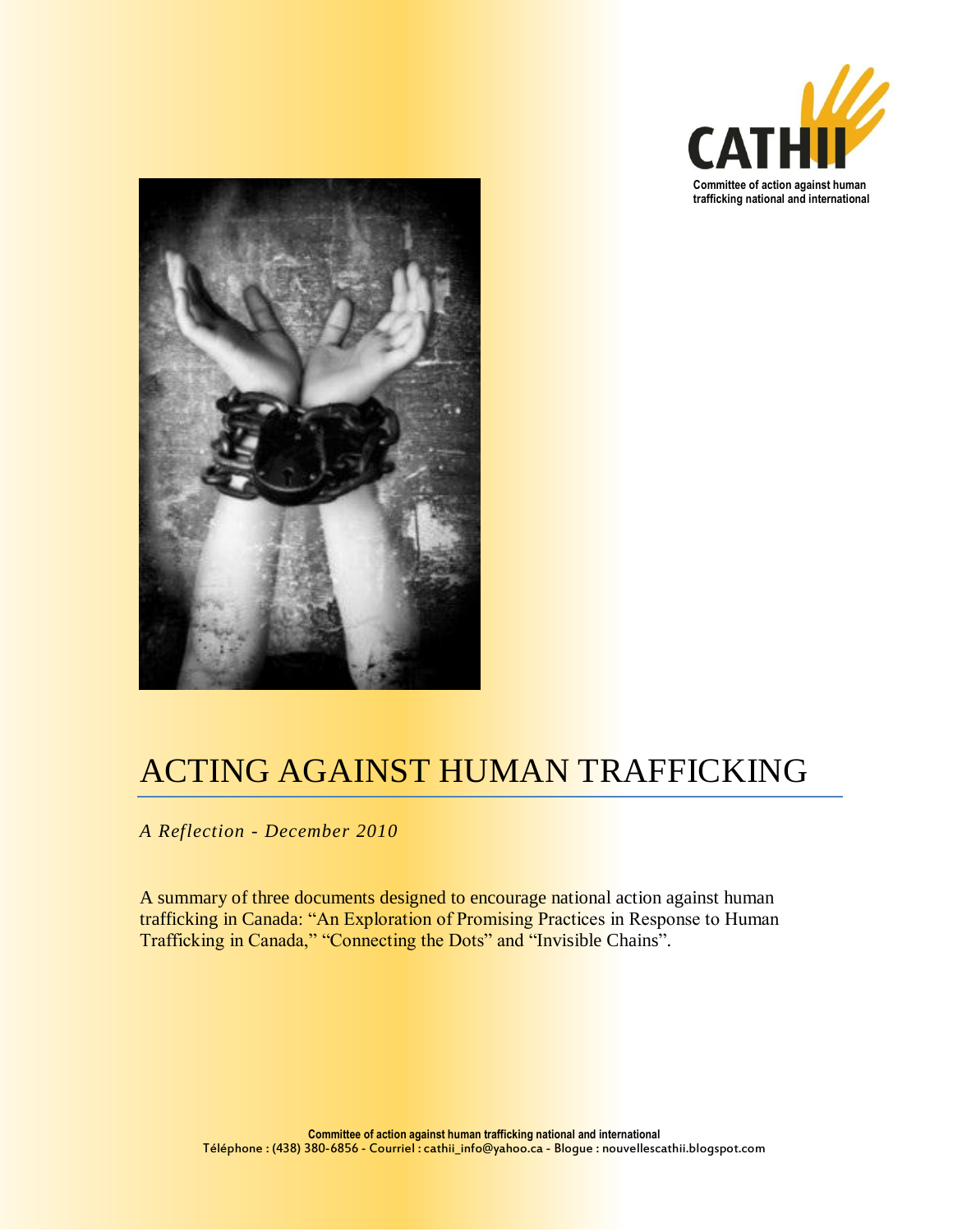

**Acting Against Human Trafficking** propose a brief overlook of: "An Exploration of Promising Practices in Response to Human Trafficking in Canada," "Connecting the Dots" and "Invisible Chains"*.*

Autumn 2010 was busy in terms of publications and the addressing of government issues on human trafficking in Canada. Would that be the sign of increased interest in the problem of a serious infringement of human rights? Or an indication that Canada could be on the brink of finding answers to human trafficking? One sure thing, it is important to analyse each of the strategies, policies or measures suggested in order to assure the protection and interests of the victims themselves. That should be our main concern.

The following three documents have been drawn to the attention of CATHII:

**"An Exploration of Promising Practices in Response to Human Trafficking in Canada":** a report written by Nicole A. Barret for the International Center for Criminal Law Reform and Criminal Justice Policy, a federal-provincial-territorial Forum of Status of Women Senior Officials in June 2010, 96 pages. http://www.icclr.law.ubc.ca/files/2010/An%20Exploration%20of%20Promising%20Prac

tices%20in%20Response%20to%20Human%20Trafficking%20in%20Canada.pdf

**"Connecting the Dots: A Proposal for a National Action Plan to Combat Human Trafficking"** by Joy Smith, MP for Kildonan-St-Paul, September 2010, 36 pages. <http://www.joysmith.ca/main.asp?fxoid=FXMenu,7&cat\_ID=27&sub\_ID=104&sub2\_I  $D=26$ 

**"Invisible Chains: Canada's Underground World of Human Trafficking"** by Benjamin Perrin, Viking Canada, 2010, 298 pages. <www.endmodernslavery.ca>

These three proposals for a national action plan to combat human trafficking have some points in common. After a brief presentation of these documents, we will make a few comments on them.

Finally, you will find attached a review of the measures adopted by the Canadian government.

> Louise Dionne, Coordinator for CATHII

**Note:** This document was previously written in French by Alexandra Ricard-Guay, doctoral student at McGill School of Social Work, Jean Bellefeuille, Researcher for Canadian Religious Conference and Louise Dionne, Coordinator for CATHII.

Thanks to Robert Laurin for the translation and to Joyce Murray for the correction and revision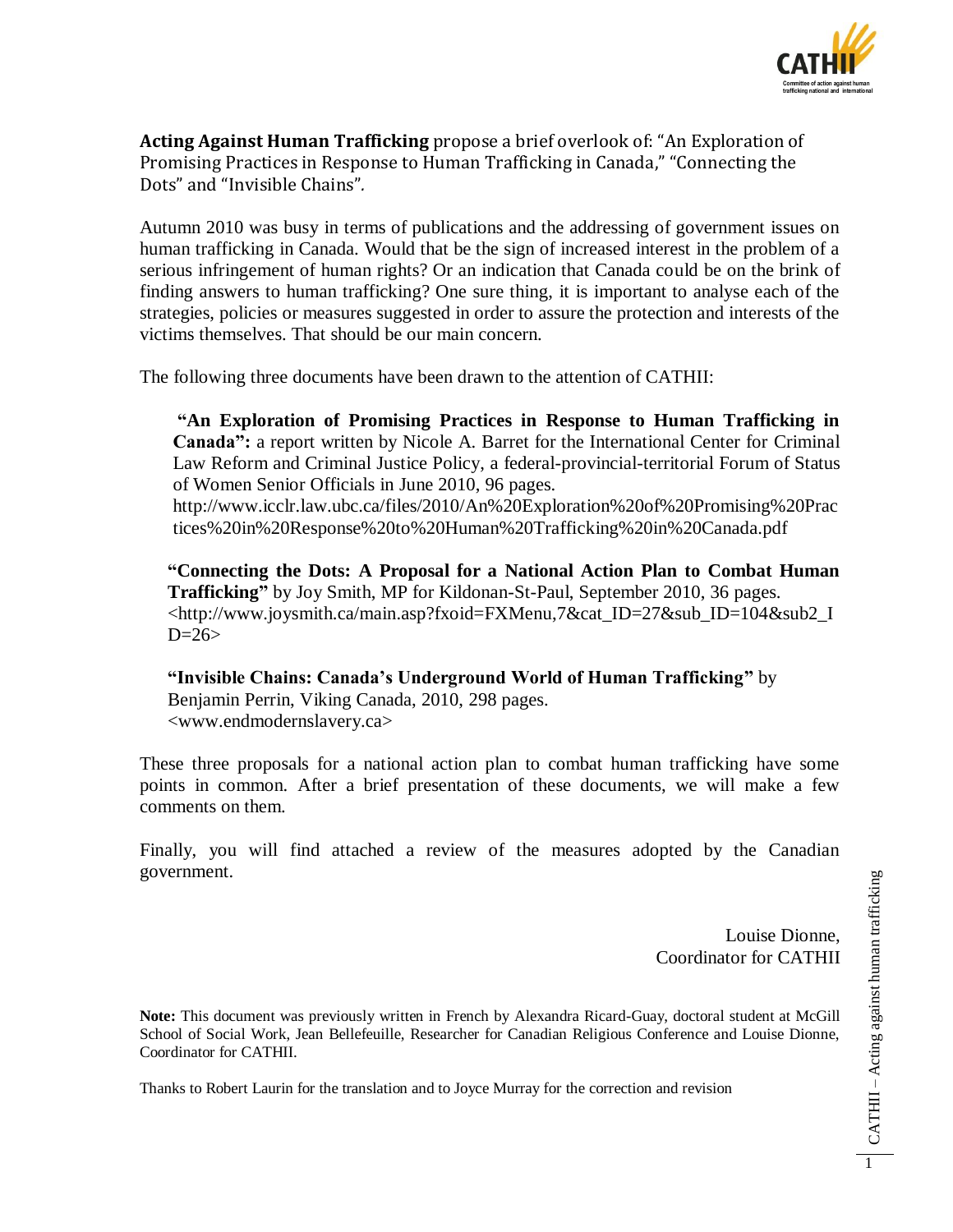

# **"An Exploration of Promising Practices in Response to Human Trafficking in Canada":**

A report requested by the government of the province of Manitoba entitled "An Exploration of Promising Practices in Response to Human Trafficking in Canada" was published in June 2010. This report was prepared for the Federal-Provincial-Territorial Forum of Status of Women Senior Officials. This report examines five "promising" practices adopted by other countries that should be of interest to the different governments of Canada (federal, provincial or territorial). This report promotes a global and coordinated approach through action on many fronts: prevention, collection of safe and secure information, sector coordination, identification of victims and a better service offered to them.

## **Practice #1: A national structure to combat human trafficking.**

The proposed first practice, already in effect in many European countries, would be to implement a national structure against human trafficking, including these three elements:

1) A national action plan (NAP) (permits a government to have a global and operational approach). In order that such a plan be worthwhile, one has to clearly establish institutional responsibility, foresee mechanisms of co-ordination and also assure adequate financing.

2) A national rapporteur on human trafficking that would be an independent organisation whose mandate would be to gather and document sure and secure information about human trafficking.

3) A national mechanism to orient victims toward adequate services in partnership with community organisms (following official agreement of collaboration between different parties). The community organisms would be integrated in a national mechanism as a central and sole actor.

# **Practice#2: To promote equality between men and women.**

This second practice aims at a wider objective but is closely associated with exploitation: the promotion of equality between men and women. This proposition is based on a Swedish model that includes laws, policies and programs for decreasing violence towards women and ensuring better access to the work market. It also includes laws to abolish prostitution.

# **Practice#3: To increase supervision measures in certain working areas so as to prevent trafficking for slave work.**

The report recommends the implementation of stricter mechanisms for employment agencies and employers of migrant employees in the field of farming and domestic services. The report recommends an increase in the number of inspections and more systematic inquiries.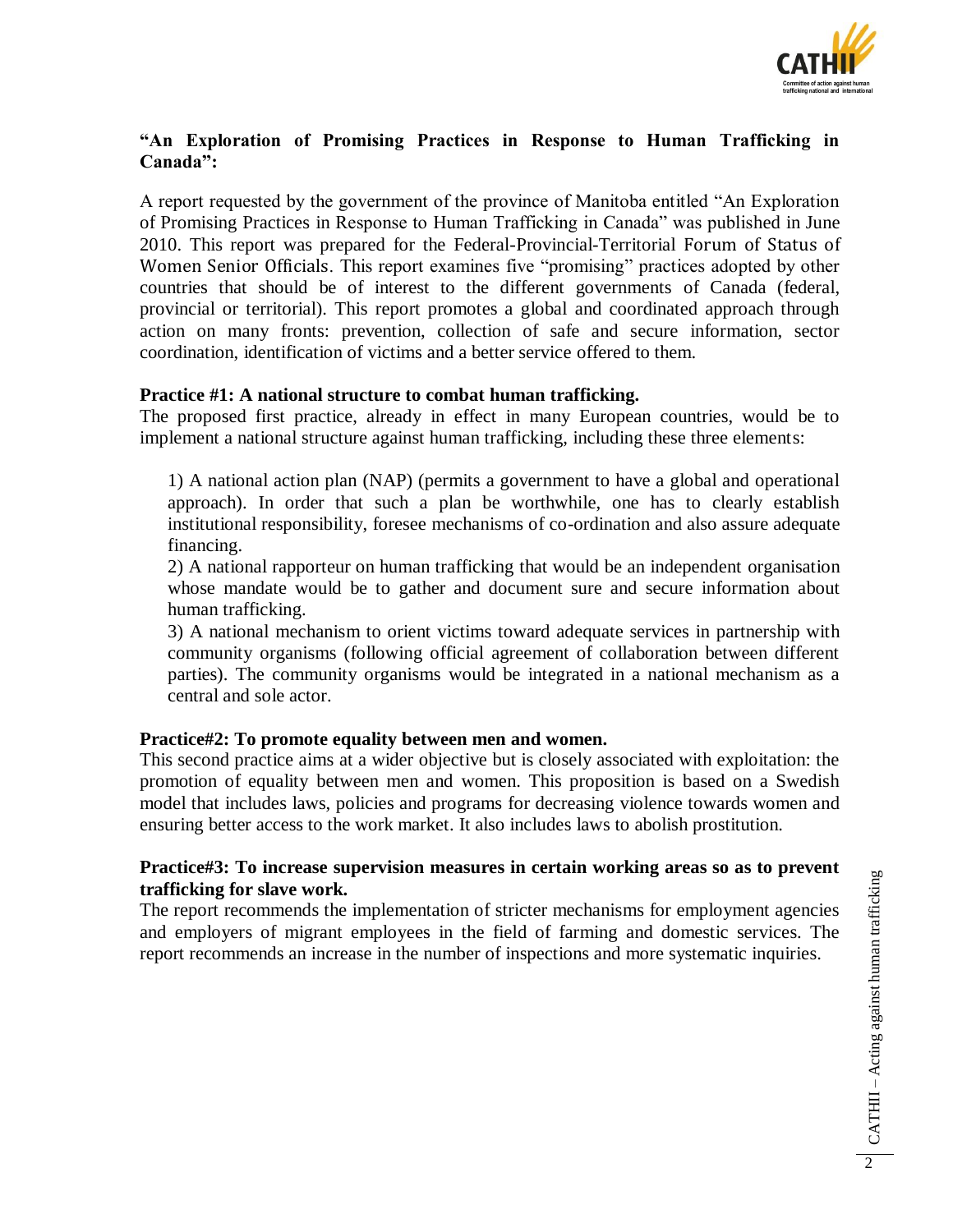

## **Practice#4: The prevention of human trafficking among Aboriginal communities.**

This practice counts primarily on close collaboration with the Aboriginal communities and includes a certain number of measures that have various objectives: i) to prevent school drop out; ii) to increase prevention with the help of watch groups in the community; iii) to recruit liaison officers of Aboriginal origin who have a formation on human trafficking, iv) finally, to establish shelters and transition programs based on local and cultural customs.

## **Practice#5: to sustain the non-governmental organisms who provide services to victims of human trafficking.**

Last and not least, this practice seeks to support NGOs working with victims and providing services for them. This report examines the type of measures for helping victims that have had positive results. The first approach used by a NGO in the New York area is focused on the leadership of victims and on a tutorial system. The director and many employees of that organism are survivors of human trafficking. The second approach adopted by an Italian NGO favours offering a program of professional formation to victims so as to assure them new economic opportunities.

## **Conclusion:**

This report constitutes a good reference document that enumerates the existing services across Canada and offers a review of the practices and policies used by other countries which would be suitable to our Canadian context. The best aspect of this report is that its recommendations give special attention to a global approach, devised and coordinated with different sectors, which gives a central role to community organisms. Many of the proposed practices enhance the importance of giving a primordial role to NGOs and to the civil society. Whereas the fight against criminality is often the focal point of government action, the main concern in this report is the victim and global action. The only negative aspect is that the report offers a limited and superficial analysis of what the establishment of such practices in Canada would mean practically.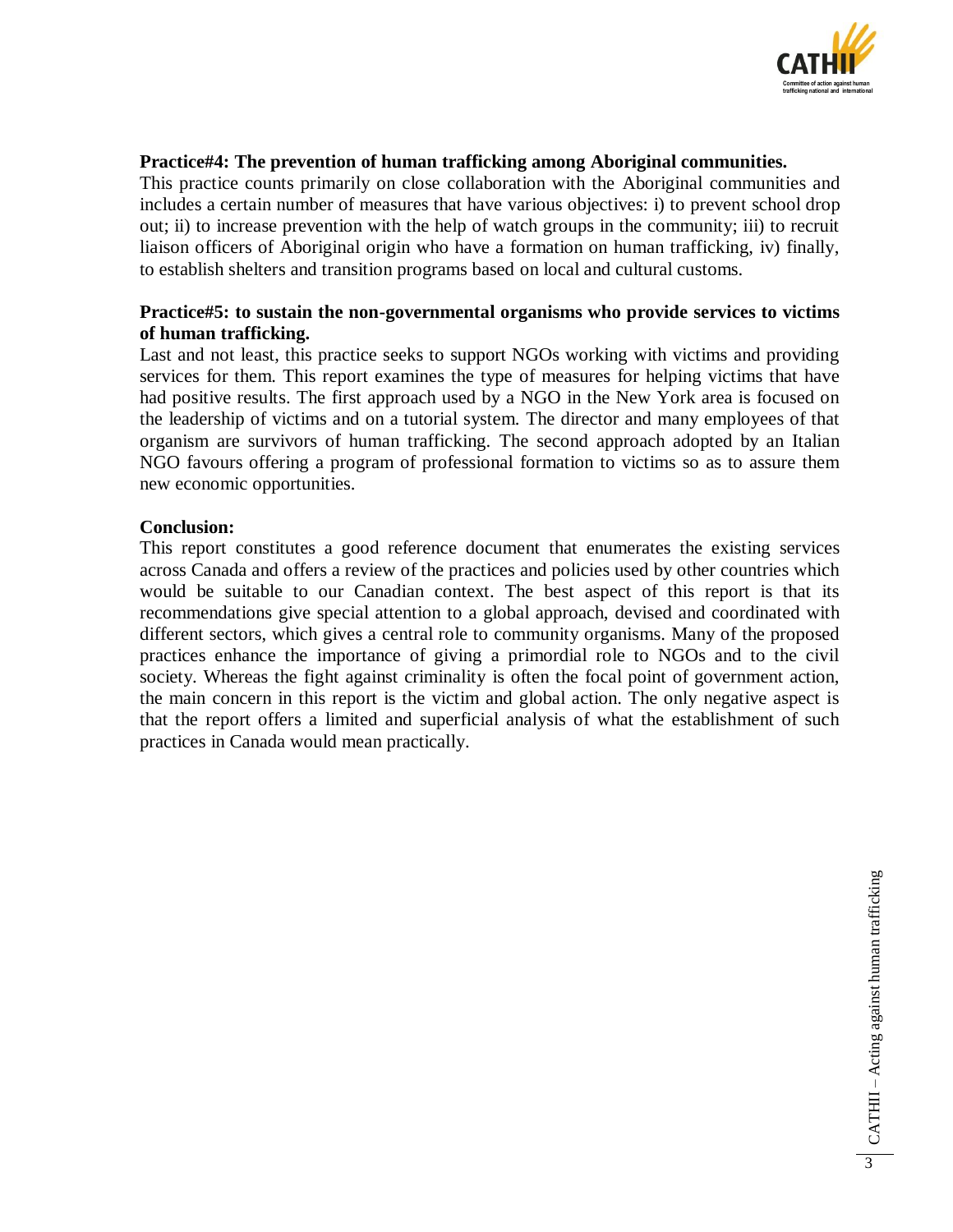

## **Connecting the Dots: A National Action Plan**

Last September, the MP for Kildonan-St-Paul, Manitoba, Joy Smith launched a project for a national action plan to combat human trafficking. She thereby denounced the status quo in Canada's policy concerning human trafficking. Her bill recommends measures that should be part of a national action plan to combat human trafficking. These recommendations derive from consultations over the last few years with representatives of law enforcement agencies, academics, members of NGOs and survivors of human trafficking in Canada.

#### **Why a National Action Plan.**

Since the approval of the Protocol of Palermo in 2002, the government of Canada implemented a quadruple perspective in the fight against human trafficking: prosecutions, protection, prevention, partnership; they did so, however, without a national strategy nor a national action plan in collaboration with the provinces, the territories and interested partners.

In 2004, an inter-ministerial workshop on human trafficking was charged with elaborating, promoting and implementing an exhaustive strategy to fight human trafficking but, by September 2010, the government had not yet announced the implementation of a national action plan. So the elaboration of a national strategy remains at the stage of a workshop mandate. All that remain are scattered measures.

A document entitled "Trafficking in Persons Report" (2010) by the State Department of the United States of America invites Canada to:

- intensify its efforts to enquire regarding infractions of human trafficking and to institute the necessary procedures and condemn the culprits here and abroad;
- strengthen coordination between the federal government and the provinces in the matter of carrying out the law and in services to the victims. Incoherence in the services offered to victims exists due to the multiple variety of models applied in each province and territory;
- improve its method of registering data.

In addition, many non-governmental organisations offer services to victims without the aid of any government. For this reason, Smith proposes that a national plan must include the expertise of many organisms and organisations in Canada that actually fight against human trafficking by taking measures of protection and prevention and by working in partnership.

Joy Smith makes 14 recommendations targeted to the needs of victims, including Aboriginal women and children. She recommends partnership with community organisms, adequate financing for the projects, legislative reforms concerning immigration laws, prostitution, sexual tourism, forced labour, the establishment of a public campaign and the creation of a special rapporteur.

# **Joy Smith's recommendations**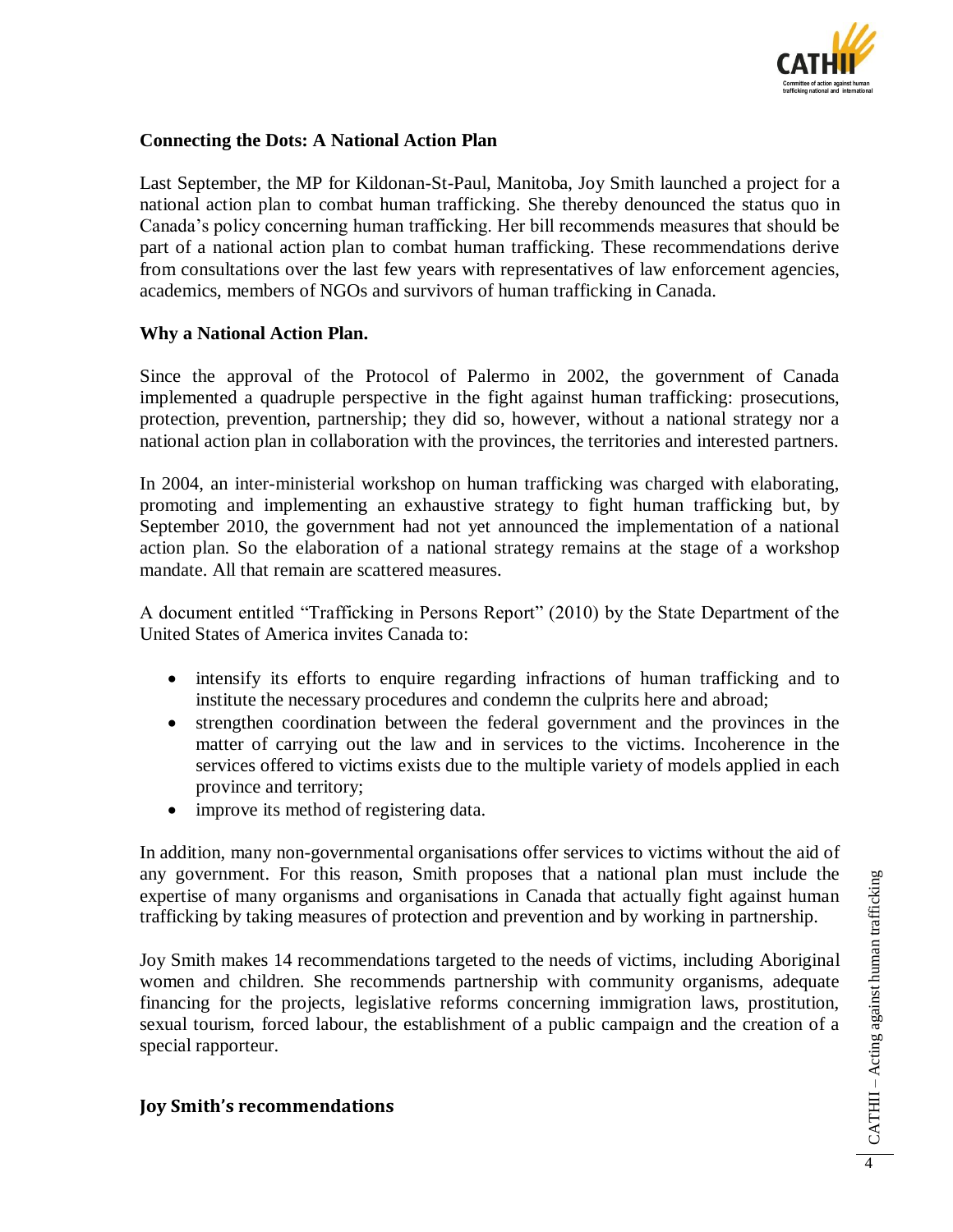

I – Review and amend immigration regulations and policy to provide effective counter human trafficking point of entry services.

II – Develop and implement a tailored strategy within the National Action Plan to address trafficking of First Nations women and children.

III – Use diplomatic protocols to promote regional and international partnerships and policies to combat human trafficking and child sexual exploitation.

IV – Develop policies and regulations to combat forced labour and child labour abroad.

V – Limit and monitor the international travel of convicted Canadian child sex offenders.

VI – Creation and implementation of an extensive public awareness campaign.

VII – Provide adequate funding for NGOs to deliver care, counseling, shelter and assistance to victims.

VIII – Develop and implement federal policy to assist international victims of human trafficking to return to their country of origin.

IX – Develop a National Referral Mechanism to provide rapid connection to points of service.

X – Create an independent National Rapporteur for Human Trafficking

XI – Review and amend Canada's solicitation legislation.

XII – Commit to additional resources for the training and education of judges, prosecutors and law enforcement on human trafficking legislation.

XIII – Review and implement legislation as necessary to ensure that all forms of human trafficking are denounced under Canadian law.

XIV – Facilitate the creation of regional human trafficking taskforces**.**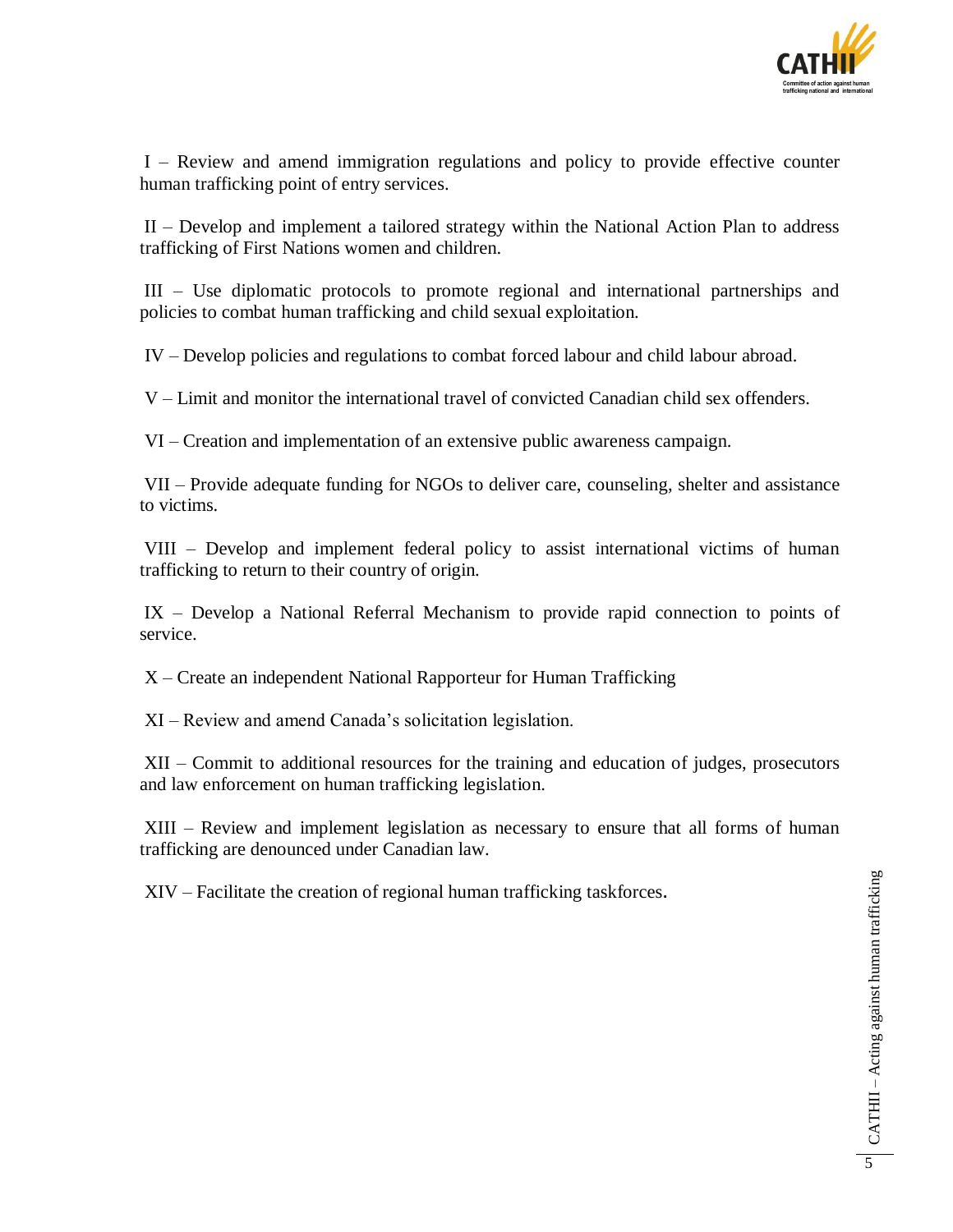

# **Invisible Chains**

*Invisible Chains* by researcher and jurist Benjamin Perrin studies the mechanisms of human trafficking in Canada. The result of many years of research, this publication describes the mechanisms of human trafficking here and abroad from testimonies of welfare workers and, primarily, of victims.

The author discusses the different forms of human trafficking. He explains the whys and wherefores of sexual tourism and describes the tricks used by traffickers to recruit their victims, the sad condition of Aboriginal women, soliciting on the internet, forced labour, particularly of domestic workers, and the sex industry, primarily prostitution. Another subject dealt with in the book concerns the initiatives developed by organisms and by government agencies to combat trafficking and to help victims.

Benjamin Perrin seeks to reveal the tragic aspects of human trafficking in Canada because he wishes to stress the lack of interest of Canada in recognizing and combating it. Though evident, human trafficking is still for many an invisible phenomenon. Some countries have adopted a national strategy and intervene in helping victims and prosecuting operators. In *Invisible Chains*, different measures adopted by Belgium, Italy, United States of America and Sweden are also analysed. Perrin begs for a strategy that, in his opinion, would permit the coordination of efforts from all of those interested in combating human trafficking. This strategy includes the adoption of a national plan, the implementation of measures inspired by the Swedish model, change in legislation safeguarding the respect and the security of victims, above all in the case of across-the-border trafficking, and, finally, measures to make police work in investigating and prosecuting exploiters easier.

Thus, in the manner of the Swedish model, he suggests a global approach. The author also recommends that the provinces focus their attention, within the limits of their jurisdiction, on education, social services and health care. He suggests as well a number of specific actions concerning police forces, the business world, the communities, parents as well the individuals themselves. While many of the suggestions are not recent and a certain number of them are already established, Benjamin Perrin tries to unite them within a global and national strategy.

# **A Brief Description of the Four Steps in the Proposed National Strategy**

#### *Step 1: National plan*

- The implementation of a national plan within a year. It would include a mechanism of consultation with the NGOs, proposals for legislative reforms, the creation of a fund, and priority given to the 3Ps (prosecution, protection and prevention).
- An annual report on the follow-up, noting the number of prosecutions, the number of temporary sojourn permits or permanent residency permits given to victims of human trafficking, priorities for the coming year, statistics on the victims, investigations and prosecutions, etc.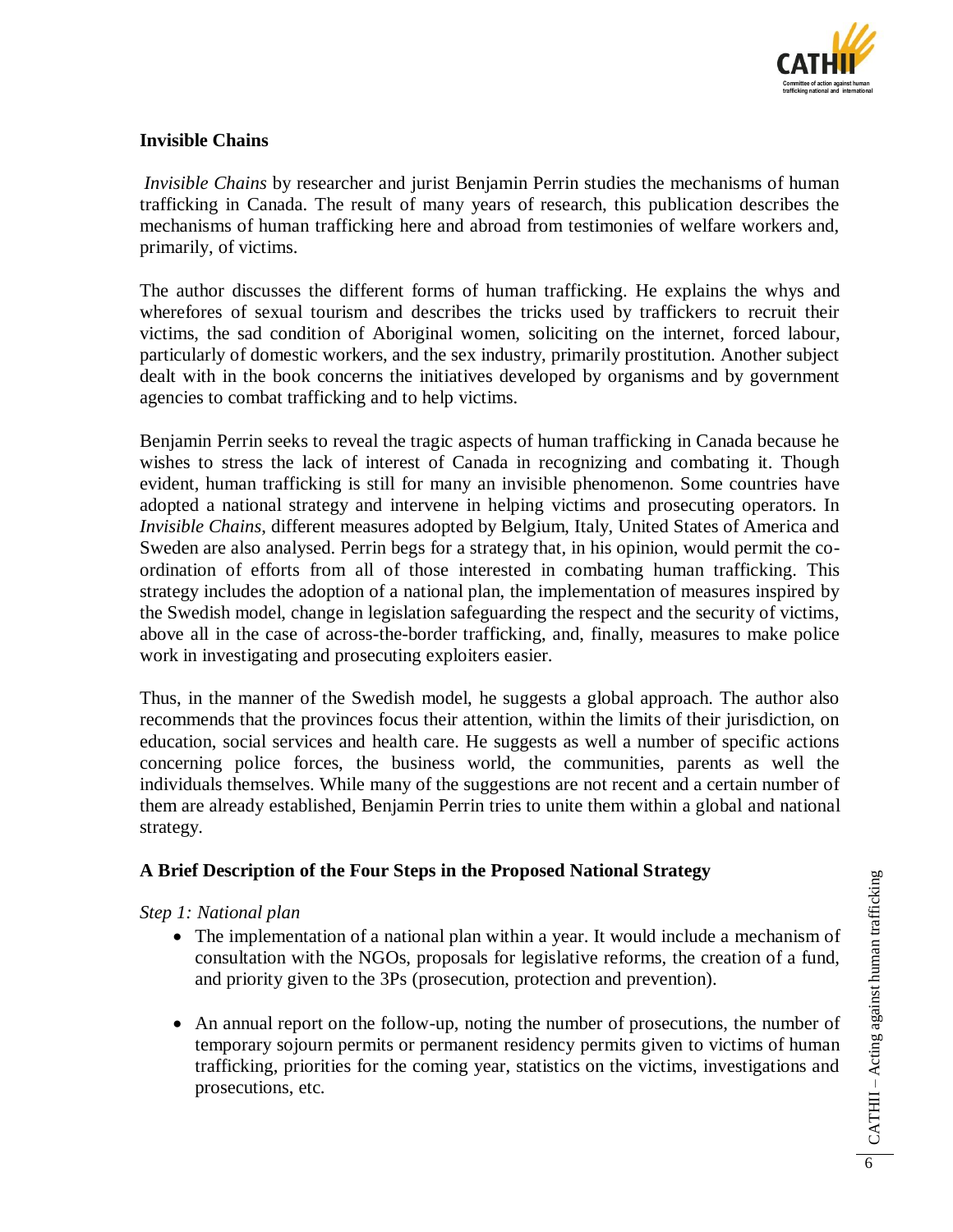

 A request that the federal ombudsman for the victims of criminal acts report with regard to the rights of victims of human trafficking.

# *Step 2: The Swedish model*

- This includes the integration in the Criminal Code of a better definition of sexual exploitation and a ban on merchandising sexual services to make sure that the offence will be prosecuted, the penalty in the case of a repetition will be increased and a very harsh penalty in the case of offenders against children will be imposed.
- As in Sweden, he suggests acting on the demand aspect and installing mechanisms of prosecution of offenders, accumulating penalties and adopting harsher laws for offenders against children.

## *Step 3: Protection of victims*

As in Sweden, he suggests that prostitutes not be criminalised and that they receive the same treatment offered to victims of criminal acts. Regarding immigration law, he suggests that temporary permits be issued with a broader definition of human trafficking:

- That immigration officers be more attentive to advice from police officers and from the NGOs;
- That the questioning be limited to the strict minimum;
- That there be no obligation to testify;
- That victims receive the necessary services and have access to the needed support (work permit, interpreter, etc.);
- That there be collaboration with the International Organisation for Migrants(OIM) to help victims return to their native country;
- That victims receive the same protection offered to witnesses: protection and detention, if necessary for their own safety, in a site appropriate to their need.

# *Step 4: Laws to help in the work of police forces (investigation and prosecution)*

- A better collaboration between police forces;
- A better collaboration between the States in the USA to ensure a better control at the border;
- Ways to facilitate the identification of persons condemned for sexual offences against children.

Furthermore, there are also suggestions for the provinces. He suggests the creation of a coordinating committee to do follow up with victims. The provinces should better protect them and make sure that they have access to public services. Other suggestions include: that additional funds be allocated to the police forces to investigate; that there be campaigns to cover the needs; that programs offering alternatives to prostitution be financed.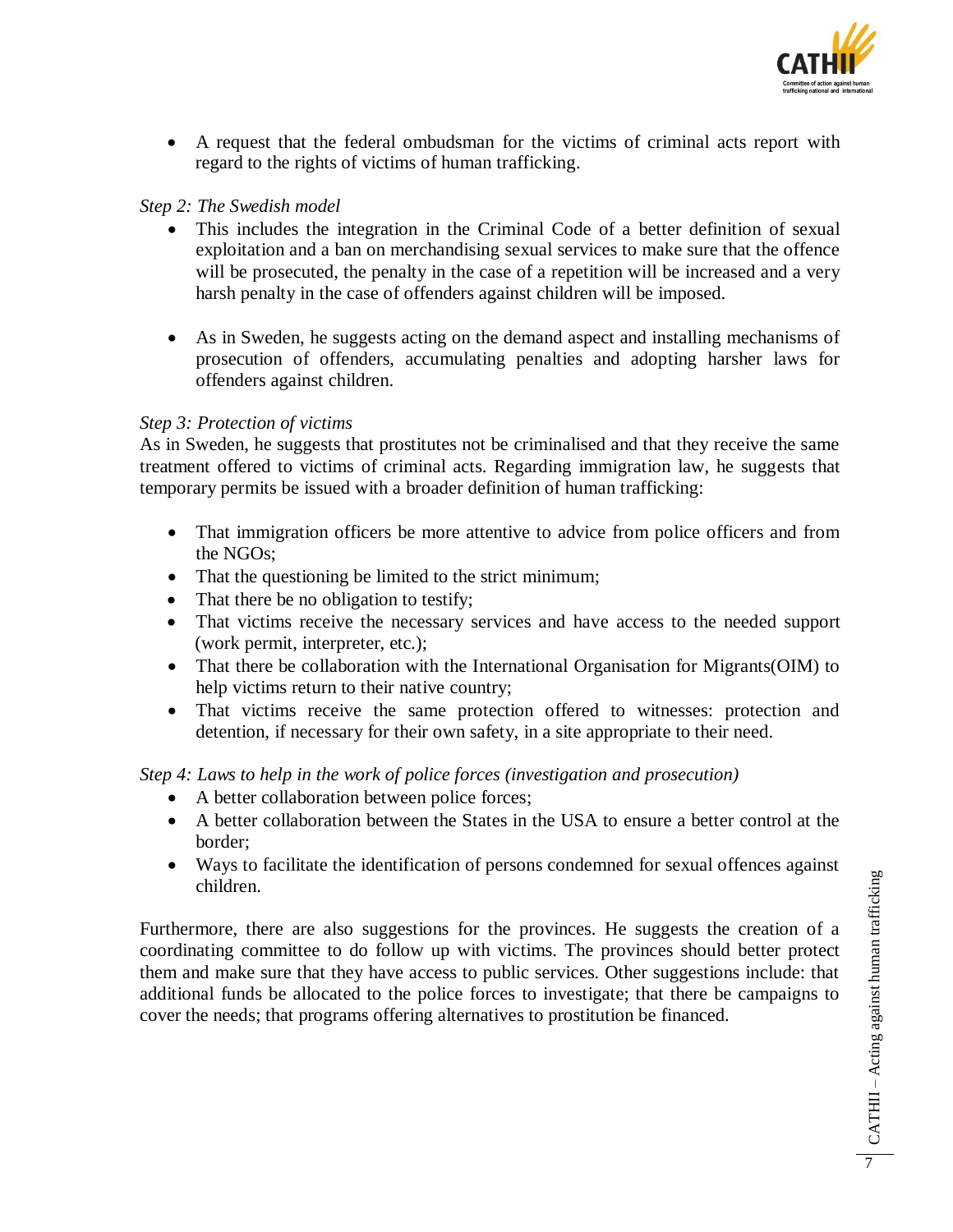

# **A Brief Commentary**

The goal of each document under consideration is not the same. The action plan created by Joy Smith has more to recommend it and corresponds to the conservative policy of the present government. The suggestions by Benjamin Perrin are also conservative. He promotes government controls and its judicial approach, that of the judiciary for the most part. Finally, the document "An Exploration of Promising Practices" published by the government of Manitoba is based on community experience. The publication insists on the importance of fostering equality between women and men as a mean to combat human trafficking.

# *The Urgency of a National Action Plan*

Among the points of convergence, there is the urgency of implementing a national and government action plan and establishing a coordination center. There is a unanimous sense that members of the community need to be present. "An Exploration of Promising Practices" and Joy Smith's project refer to the 4Ps (prosecution, protection, prevention and partnership). However, "An Exploration" goes further and seeks to make NGOs the focal point. The management of the action plan should be the responsibility of an independent rapporteur according to Joy Smith and the authors of "An Exploration"*.* Benjamin Perrin advises only the presentation of an annual report by the coordinating body.

## *The Swedish Model*

There is unanimity concerning the Swedish model because it reverses the dynamic and seeks to act on the demand side and the repression of the client rather than on the prostituted women. "An Exploration" reminds us that this model rests on a number of policies, programs and resources aimed at the decrease of violence toward women and the promotion of equality between women and men. Benjamin Perrin and "An Exploration" recommend the enforcement of the Swedish model. Instead MP Smith proposes that its impact in Canada be evaluated. In the meantime, she has started a petition asking for its implementation.

# *First Nations Women and Children*

The three documents highlight the over-representation of First Nations women and children among victims of human trafficking in Canada. Perrin wrote a chapter on the reality of the way of living of First Nations women but without making any suggestions. Smith favours an action plan adapted to their needs. Once more, "An Exploration" goes further and suggests the adoption of means based on a close collaboration with First Nations communities.

# *Immigration and Human Trafficking Across the Border*

In Canada, victims of trafficking within our borders are much greater in number than those trafficked across the border. This does not stop Smith and Perrin from strongly advising changes in immigration laws. Their suggestion would give more power to immigration officers and border patrol and restrict the rights and liberties of migrants. Such measures risk harming migrants and promoting an underground movement of vulnerable persons. Bills C-49 and C-56 carry that risk and are strongly opposed by organisms favouring the rights of migrant persons. Another point related to immigration concerns their return to their native country in collaboration with the International Organisation for Migrants (OIM). This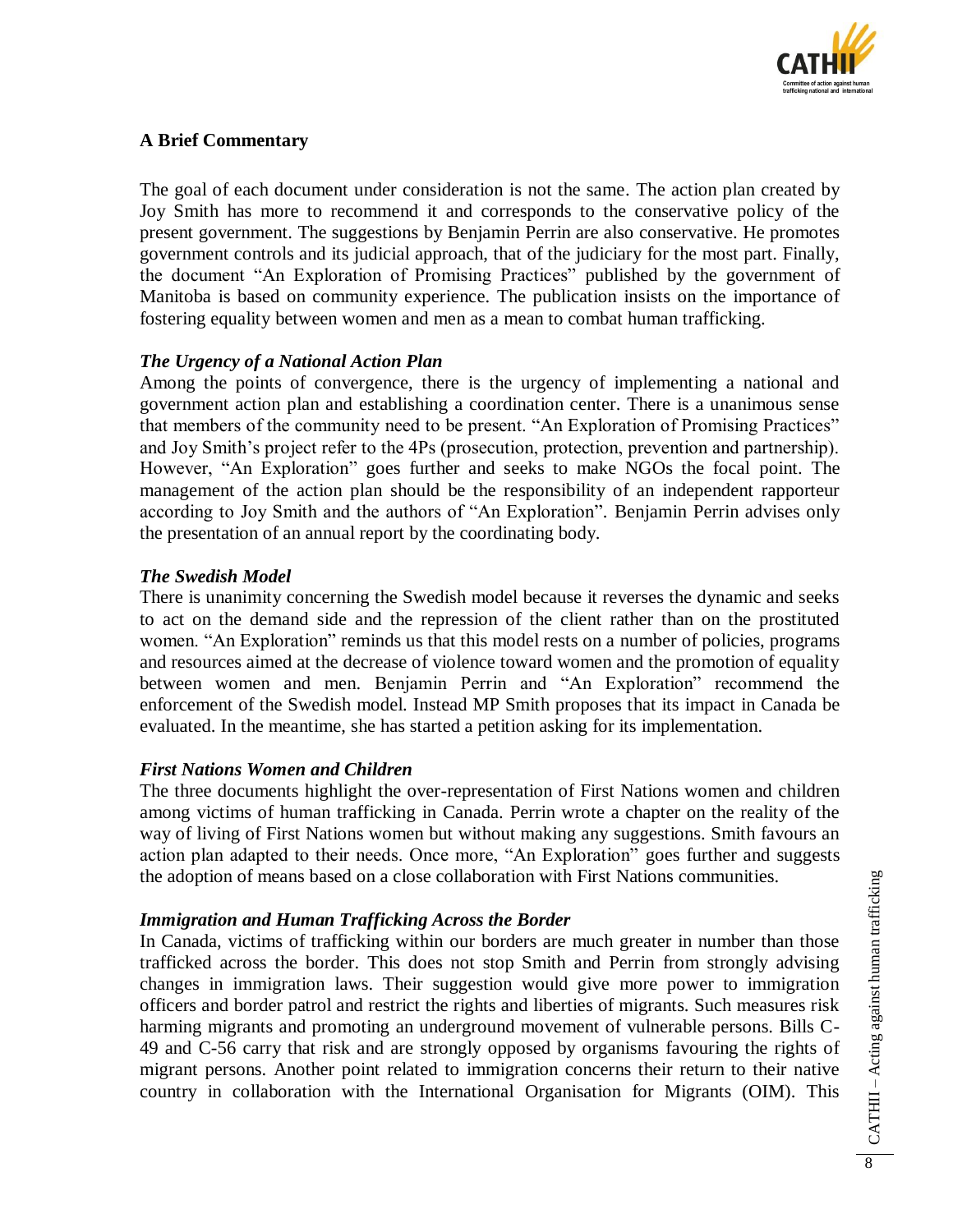

organism works in partnership with different countries to ensure the return and the integration of the victims in their country of origin. Many NGOs have verified that often enough the OIM has been at the service of the countries rather than the migrants.

## *Forced Labour*

Forced labour is one of the many forms of human trafficking here in Canada. Perrin and the Manitoba document have underlined the situation of domestic workers and farm workers. Perrin wrote a chapter on the actions of the government without making any concrete proposition. Smith requires that Canada be more attentive to the reality of the use of children in sweatshops abroad. "An Exploration" suggests tightening the measures of supervision within programs for alien workers, especially where there is a risk of exploitation as in the case of domestic and farm workers.

## *Conclusion*

These few observations are not intended to be a re-examination of all the aspects of the three documents. However, the complexity of the problems created by human trafficking is highlighted. The suggestions made do not correspond with the vision of CATHII for which the needs of children and women who have experienced human trafficking remain our main concern. These documents do have the merit of sparking a debate and they do address this sorrowful reality and suggest ways of stopping this exploitation, especially by urging a national action plan.